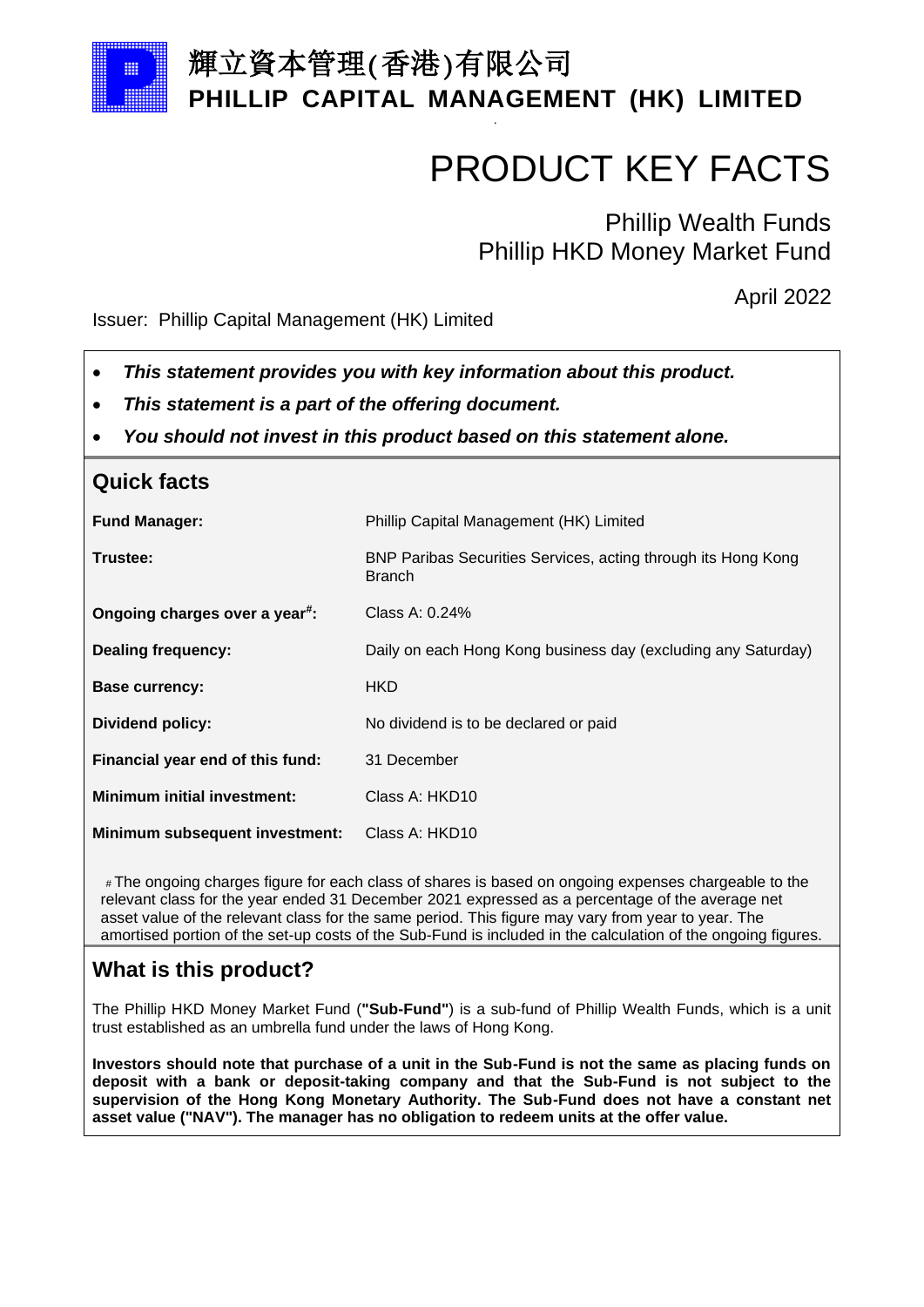#### **Objectives and Investment Strategy**

#### *Objective*

The Sub-Fund's objective is to invest primarily in HKD-denominated money market instruments, short-term debt securities and short-term deposits, as more fully described and subject to the conditions set forth under "Investment Strategy" below. The Sub-Fund seeks to preserve principal value and to maintain a high degree of liquidity while generating a higher rate of return as compared to personal deposits of the base currency.

#### *Investment Strategy*

The Sub-Fund seeks to invest primarily i.e. not less than 70% of its NAV in (i) HKD-denominated money market instruments and short-term debt securities issued by governments, quasi-government organisations, supra-national organisations, multinational organisations, financial institutions and other corporations and (ii) HKD-denominated short-term deposits (the **"HKD-denominated Investments"**). The Sub-Fund may also invest up to 30% of its NAV in (i) USD-denominated short-term bonds, commercial paper, certificates of deposits, commercial bills and Government and other public securities (as defined below) and (ii) USD-denominated short-term deposits, which may be subject to currency hedging at the discretion of the manager (the **"USD-denominated Investments"**). The Sub-Fund may utilize financial derivative instruments ("**FDIs**"), including interest rate swaps and currency swaps, for the purpose of hedging only.

#### Weight average maturity and weighted average life

The Sub-Fund will maintain a portfolio with weighted average maturity not exceeding 60 days and a weighted average life not exceeding 120 days and will not purchase a remaining maturity of more than 397 days, or two years in the case of Government and other Public Securities (i.e. any investment issued by, or the payment of principal and interest on, which is guaranteed by a government, or any fixed-interest investment issued by its public or local authorities or other multilateral agencies).

#### Credit rating

For short-term deposits, the Sub-Fund will only place deposits with Eligible Financial Institutions. An "Eligible Financial Institution" is a financial institution which has a minimum short-term rating of F1 by Fitch Ratings Inc. ("**Fitch**"), P-1 by Moody's Investors Service, Inc. ("**Moody's**") or A-1 by Standard and Poor's Financial Services LLC ("**S&P**") (including sub-categories or gradations therein).

The target investment allocation of the Sub-Fund to the HKD-denominated Investments, subject to the conditions set forth below, is 70% (minimum) to 100% (maximum) of the Sub-Fund's NAV. Up to 30% (maximum) of the Sub-Fund's NAV may be held in the USD-denominated Investments. Under exceptional circumstances (e.g. market crash or major crisis), the Sub-Fund may temporarily invest up to 100% of the Sub-Fund's NAV in cash or cash equivalents under exceptional circumstances.

All investments in money market instruments and short-term debt securities must be determined by the manager to be of high quality where such instruments or the issuers of such instruments, shall be rated with either a minimum short-term rating of F1 by Fitch, P-1 by Moody's or A-1 by S&P or, where it only has a long-term rating, a minimum rating of A by Fitch, A2 by Moody's or A by S&P (including such subcategories or gradations therein) or if unrated (including those rated other than by the foregoing three agencies and those that do not have a credit rating), deemed by the manager to be of comparable quality. The manager shall disclose to the trustee its internal policies and procedures relating to the determination of a "comparable quality" (as further described in the Explanatory Memorandum) and shall provide a monthly confirmation to the trustee that such investments meet the manager's internal rating requirements.

The Sub-Fund's approach to managing liquidity and enhancing returns is to diversify across assets types of varying tenure as follows: (i) cash; (ii) bank time deposits or certificates of deposit with a tenure of one year or less; (iii) bonds with a remaining term of 397 days or less; and (iv) Government and other public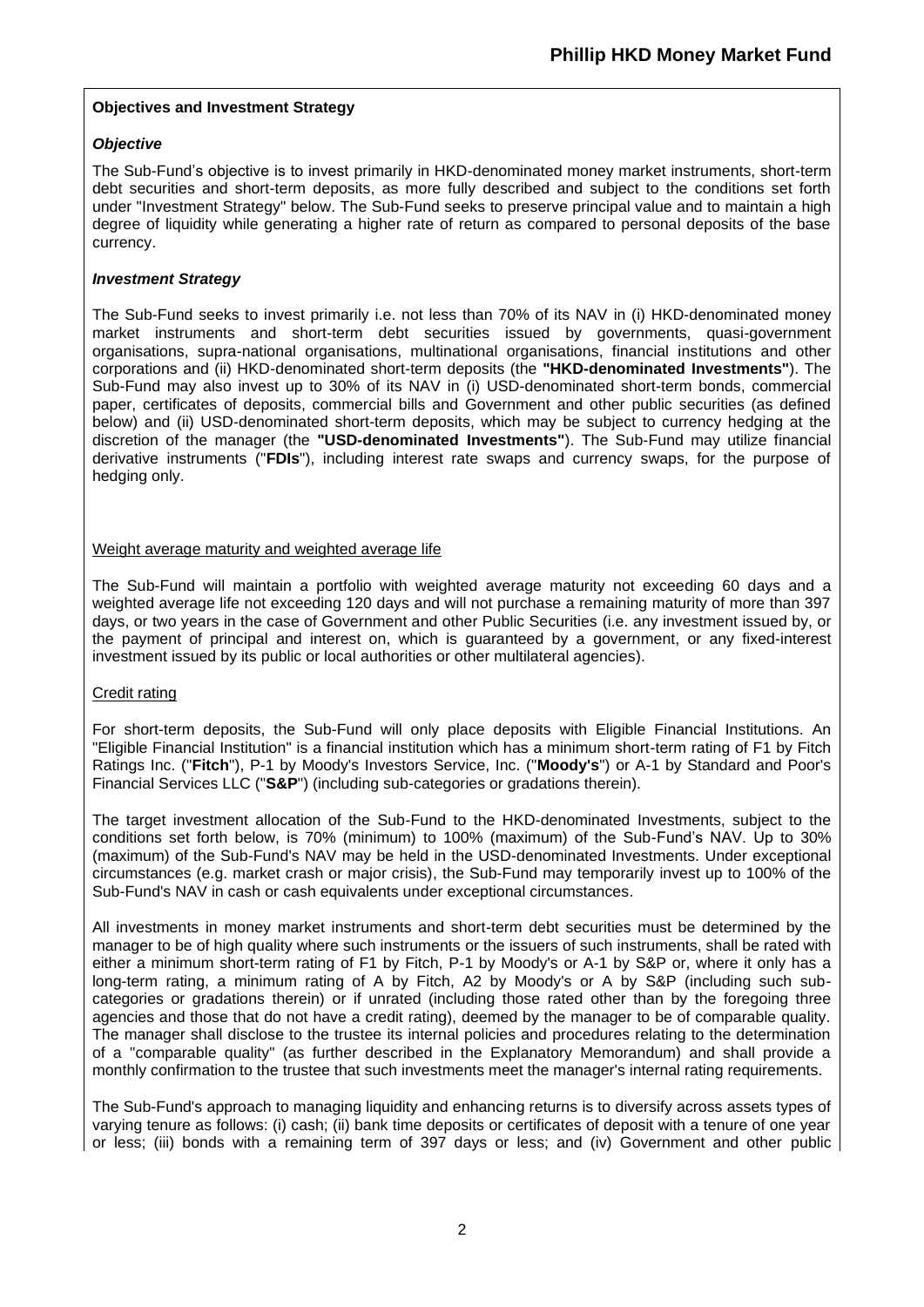securities with a term of less than two years.

Subject to the above, the aggregate value of the Sub-Fund's holding of instruments and deposits issued by a single entity will not exceed 10% of the total NAV of the Sub-Fund except: (i) where the entity is a substantial financial institution (as defined in the Code on Unit Trusts and Mutual Funds issued by the SFC, as amended from time to time (the "**Code**")) and the total amount does not exceed 10% of the entity's share and non-distributable capital, the limit may be increased to 25%; (ii) in the case of Government and Other Public Securities, up to 30% may be invested in the same issue; or (iii) in respect of any deposit of less than USD1,000,000 or its equivalent in HKD, where the Sub-Fund cannot otherwise diversify as a result of its size.

Notwithstanding Chapters 7.1A and 7.1B of the Code, the aggregate value of the Sub-Fund's investments in entities within the same group through instruments and deposits may not exceed 20% of its total NAV except: (i) in respect of any cash deposit of less than USD1,000,000 or its equivalent in the base currency of the Sub-Fund, where the Sub-Fund cannot otherwise diversify as a result of its size; and (ii) where the entity is a substantial financial institution and the total amount does not exceed 10% of the entity's share capital and non-distributable reserves, the limit may be increased to 25%.

The Sub-Fund will not invest in securities that do not comply with the conditions stated above.

The Manager will not enter into any stock lending, repurchase or reverse-repurchase transactions or similar over-the-counter transactions in respect of the Sub-Fund. If this changes in the future, prior approval of the SFC will be sought and not less than one month's notice will be provided to unitholders before the Sub-Fund and/or the manager enter(s) into any such transaction.

The Sub-Fund may borrow up to 10% of its total NAV but only on a temporary basis for the purpose of meeting redemption requests or defraying operating expenses.

### **Use of derivatives / investment in derivatives**

The fund's net derivative exposure may be up to 50%.

### **What are the key risks?**

**Investment involves risks. Please refer to the offering document for further details on the risk factors.**

- **Investment risk**
	- The Sub-Fund's investment portfolio may fall in value due to any of the key factors below and therefore your investment in the fund may suffer losses. There is no guarantee of the repayment of principal.

#### • **Risks associated with fixed income instruments**

*Credit risk*

• Investment in fixed income instruments is subject to the credit risk of the issuers. Issuers may be unable or unwilling to make timely payments of principal and/or interest or may experience a default or credit rating downgrading, which may adversely affect the value of the Sub-Fund. Changing market conditions or other significant credit events such as credit rating downgrades may also create uncertainties in the Sub-Fund's valuation and subject it to increased liquidity risk. The manager may or may not be able to dispose of the debt securities that are being downgraded in a timely manner.

*Interest rate risk*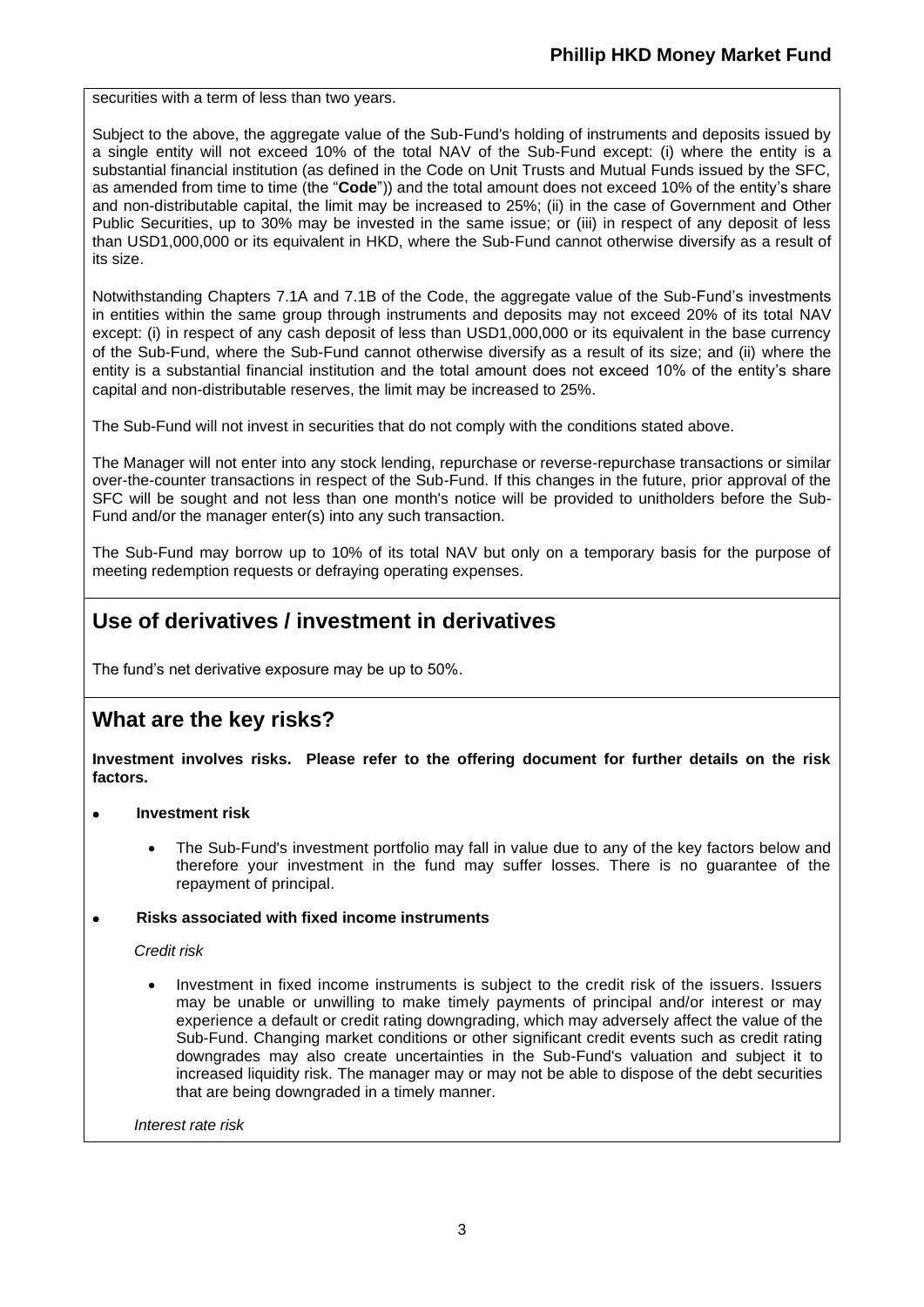• Investment in the Sub-Fund is subject to interest rate risk. In general, the price of debt securities rises when interest rates fall and the price falls when interest rates rise.

#### *Sovereign debt risks*

• The Sub-Fund's investment in securities issued or guaranteed by governments may be exposed to political, social and economic risks. In adverse situations, sovereign issuers may not be able or willing to repay the principal and/or interest when due or may request the Sub-Fund to participate in restructuring such debt. The Sub-Fund may suffer significant losses when there is a default of sovereign debt issuers.

#### *Liquidity risk*

• There is a risk that investments made by the Sub-Fund may become less liquid in response to market developments or adverse investor perceptions. In extreme market situations, the Sub-Fund may have to accept a lower price to sell the investments or may not be able to sell the investments at all. An inability to sell a portfolio position can adversely affect the Sub-Fund's value.

#### *Valuation risk*

• Valuation of the Sub-Fund's investments may involve uncertainties and judgmental determinations. If such value turns out to be incorrect, this may affect the NAV calculation of the Sub-Fund.

#### *Credit rating risk*

• Credit ratings assigned by rating agencies are subject to limitations and do not guarantee the creditworthiness of the security and/or issuer at all times.

#### • **Currency risk**

• Underlying investments of the Sub-Fund may be denominated in currencies other than HKD. Also, a class of shares may be designated in a currency other than HKD. The Net Asset Value of the Sub-Fund may be affected unfavourably by fluctuations in exchange rates between HKD and such other currencies.

#### • **Concentration risk**

• The Sub-Fund's investments are concentrated in HKD-denominated instruments. The value of the Sub-Fund may be more volatile than that of a fund having a more diverse portfolio of investments. The value of the Sub-Fund may be more susceptible to adverse economic, political, policy, foreign exchange, liquidity, tax, legal or regulatory event affecting the Hong Kong market.

### **How has the fund performed?**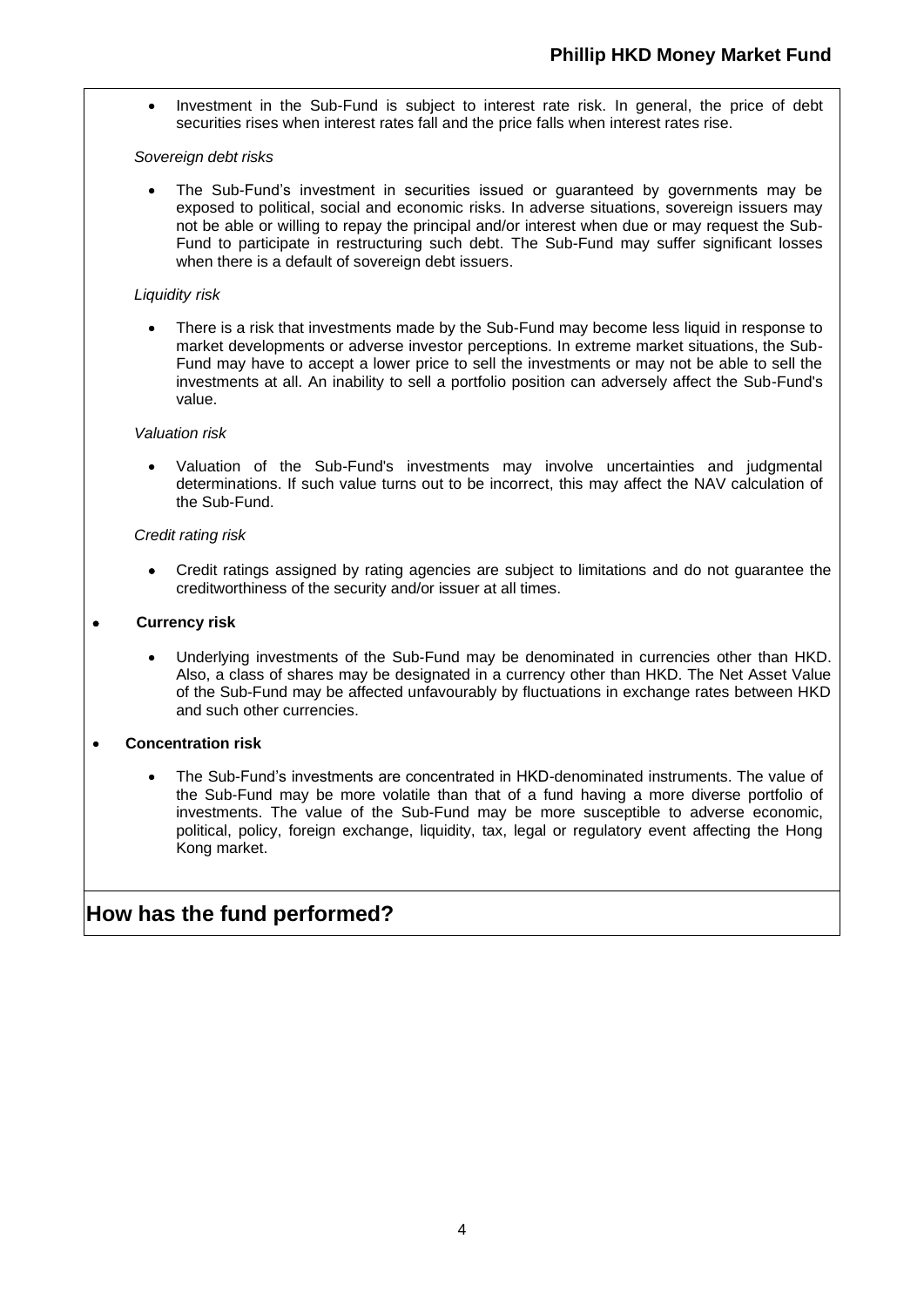| 1.60%                                                                                                                                                                                                                                                                                                                                                                                                                                                                                                                                                                                                                         |       |       |       |              |      |                 |
|-------------------------------------------------------------------------------------------------------------------------------------------------------------------------------------------------------------------------------------------------------------------------------------------------------------------------------------------------------------------------------------------------------------------------------------------------------------------------------------------------------------------------------------------------------------------------------------------------------------------------------|-------|-------|-------|--------------|------|-----------------|
| 1.40%                                                                                                                                                                                                                                                                                                                                                                                                                                                                                                                                                                                                                         |       |       |       |              |      |                 |
| 1.20%                                                                                                                                                                                                                                                                                                                                                                                                                                                                                                                                                                                                                         |       |       |       |              |      |                 |
| 1.00%                                                                                                                                                                                                                                                                                                                                                                                                                                                                                                                                                                                                                         |       |       |       |              |      |                 |
| $0.80\%$                                                                                                                                                                                                                                                                                                                                                                                                                                                                                                                                                                                                                      |       |       |       |              |      | ■ Class A - HKD |
| $0.60\%$                                                                                                                                                                                                                                                                                                                                                                                                                                                                                                                                                                                                                      |       |       |       |              |      |                 |
| 0.40%                                                                                                                                                                                                                                                                                                                                                                                                                                                                                                                                                                                                                         |       |       |       |              |      |                 |
| 0.20%                                                                                                                                                                                                                                                                                                                                                                                                                                                                                                                                                                                                                         |       |       |       |              |      |                 |
| 0.00%                                                                                                                                                                                                                                                                                                                                                                                                                                                                                                                                                                                                                         | 2017  | 2018  | 2019  | 2020         | 2021 |                 |
|                                                                                                                                                                                                                                                                                                                                                                                                                                                                                                                                                                                                                               |       |       |       |              |      |                 |
| 2017                                                                                                                                                                                                                                                                                                                                                                                                                                                                                                                                                                                                                          | 2018  | 2019  | 2020  | 2021         |      |                 |
|                                                                                                                                                                                                                                                                                                                                                                                                                                                                                                                                                                                                                               | 1.09% | 1.45% | 0.54% | 0.06%        |      |                 |
| The computation basis of the performance is based on the last valuation day of the calendar year, NAV<br>$\bullet$<br>to NAV, with distributions reinvested.<br>These figures show by how much the Sub-Fund increased or decreased in value during the calendar<br>$\bullet$<br>year being shown. Performance data has been calculated in HKD including ongoing charges and<br>excluding subscription fee and redemption fee you might have to pay.<br>When no past performance is shown there was insufficient data available in that year to provide<br>$\bullet$<br>performance.<br>Class A launch date: 2017<br>$\bullet$ |       |       |       |              |      |                 |
|                                                                                                                                                                                                                                                                                                                                                                                                                                                                                                                                                                                                                               |       |       |       |              |      |                 |
| Is there any guarantee?                                                                                                                                                                                                                                                                                                                                                                                                                                                                                                                                                                                                       |       |       |       |              |      |                 |
| The Sub-Fund does not have any guarantees. You may not get back the full amount of money you invest.                                                                                                                                                                                                                                                                                                                                                                                                                                                                                                                          |       |       |       |              |      |                 |
| What are the fees and charges?                                                                                                                                                                                                                                                                                                                                                                                                                                                                                                                                                                                                |       |       |       |              |      |                 |
| Charges which may be payable by you                                                                                                                                                                                                                                                                                                                                                                                                                                                                                                                                                                                           |       |       |       |              |      |                 |
| You may have to pay the following fees when dealing in the units of the Sub-Fund.                                                                                                                                                                                                                                                                                                                                                                                                                                                                                                                                             |       |       |       |              |      |                 |
| Fee                                                                                                                                                                                                                                                                                                                                                                                                                                                                                                                                                                                                                           |       |       |       | What you pay |      |                 |
| Subscription fee<br>Nil                                                                                                                                                                                                                                                                                                                                                                                                                                                                                                                                                                                                       |       |       |       |              |      |                 |